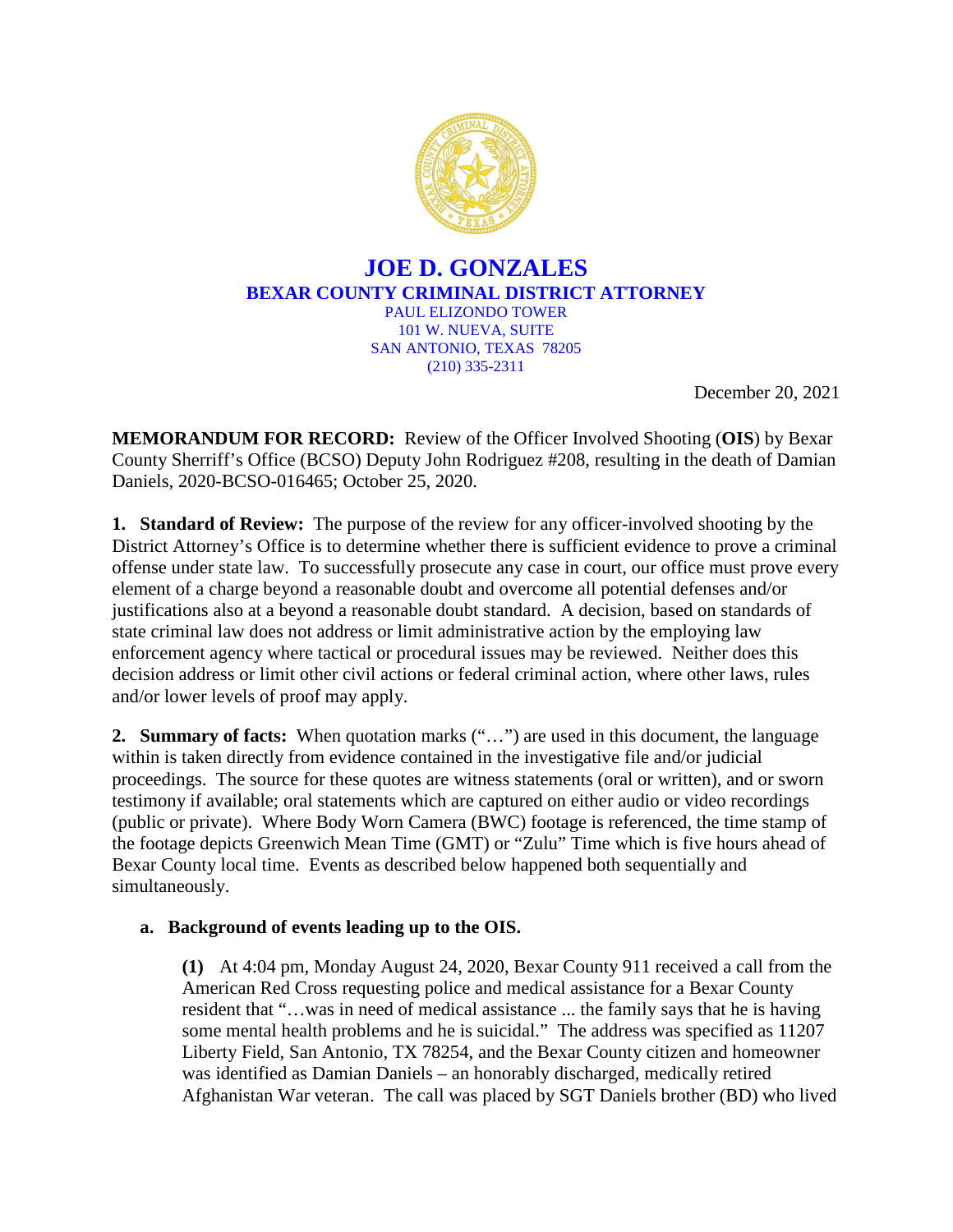in another state. While researching the information, 911 personnel contacted BD to confirm SGT Daniels address. Two deputies were dispatched to 11207 Liberty Field, arriving at 4:19 pm. The officers made several attempts to contact the occupant to no avail. The call was closed at as a "Welfare Check" at 4:31 pm.

**(2)** At 10:32 pm, SGT Daniels called San Antonio Fire & EMS; when he gave the operator his address, the operator realized that the residence was in the county and transferred SGT Daniels to Bexar County 911. Bexar County operators spoke to SGT Daniels who said "*I need emergency…I need to go to the hospital…for paranoia*…" **[https://home.bexar.org/videos/da/P2para2\\_Damians\\_call\\_to\\_911.mp3](https://home.bexar.org/videos/da/P2para2_Damians_call_to_911.mp3)**

**(3)** Two deputies were dispatched to 11207 Liberty Field, arriving at 11:29 pm. SGT Daniels meets the first officer in his driveway and tells him "... *there's something wrong with my house…. It's haunted….*" SGT Daniels interacts with the officers sporadically, and then turns away when they ask him if he's willing to go to a hospital. The call is closed out as a "Welfare Check" at 11:42 pm. **https://home.bexar.org/ [videos/da/P2para3\\_Field\\_Contact\\_DDaniels\\_242230Aug20.wmv](https://home.bexar.org/videos/da/P2para3_Field_Contact_DDaniels_242230Aug20.wmv)** 

(4) At 3:46 pm, Tuesday August 25<sup>th</sup>, BD calls Bexar County 911 again to request assistance to SGT Daniel's home because "*he's in a state of paranoia…he's having a mental episode…he thinks someone broke into his house, he's been telling me he's been hearing things and seeing things that are not there….he's not been diagnosed with anything, but we've had some recent deaths in the family that might have triggered him into staying, up not getting any sleep. I just spoke to him about 10 minutes ago… he was whispering on the phone …. that tells me that he thinks someone is in the house with him, and he lives alone….he's on edge because he thinks that he's being followed, and that people are watching him,* " .

**(5)** A deputy was dispatched to SGT Daniels' home arriving at 3:59 pm. Before getting out of his unit the deputy reviews information on the previous calls, and he then places a call to BD to "…*get a few things from you before I try to make contact*." The deputy dismounts and goes to the front door at 4:05 pm and makes several attempts to communicate with SGT Daniels. At 4:10 pm the deputy returns to his unit and calls BD to discuss the failed attempts and to advise the family of the process necessary to obtain a Mental Health Warrant. The deputy also told BD " … *make sure you explain to him that you called the sheriff's office and tell him that they're going to come to check on you and try to get you to a hospital…*" The deputy also provided the case incident number to support those efforts and then closed the call as a "Welfare Check" at 4:20 pm.

**(6)** At 4:48 pm BD called Bexar County 911 and requested the last incident number be reopened. BD told the operator that *"…my mom just spoke with him telling him that we had called the police to get him help…and he called her and told her that he needed help and that he was willing to open the door when they come this time…*" The incident was re-opened and Deputy Enrique Cepeda # 2069 was assigned to the incident arriving at 5:38 pm. Deputy Michelle Garraffa #339 and Deputy Rodriguez were also assigned arriving at 5:44 pm.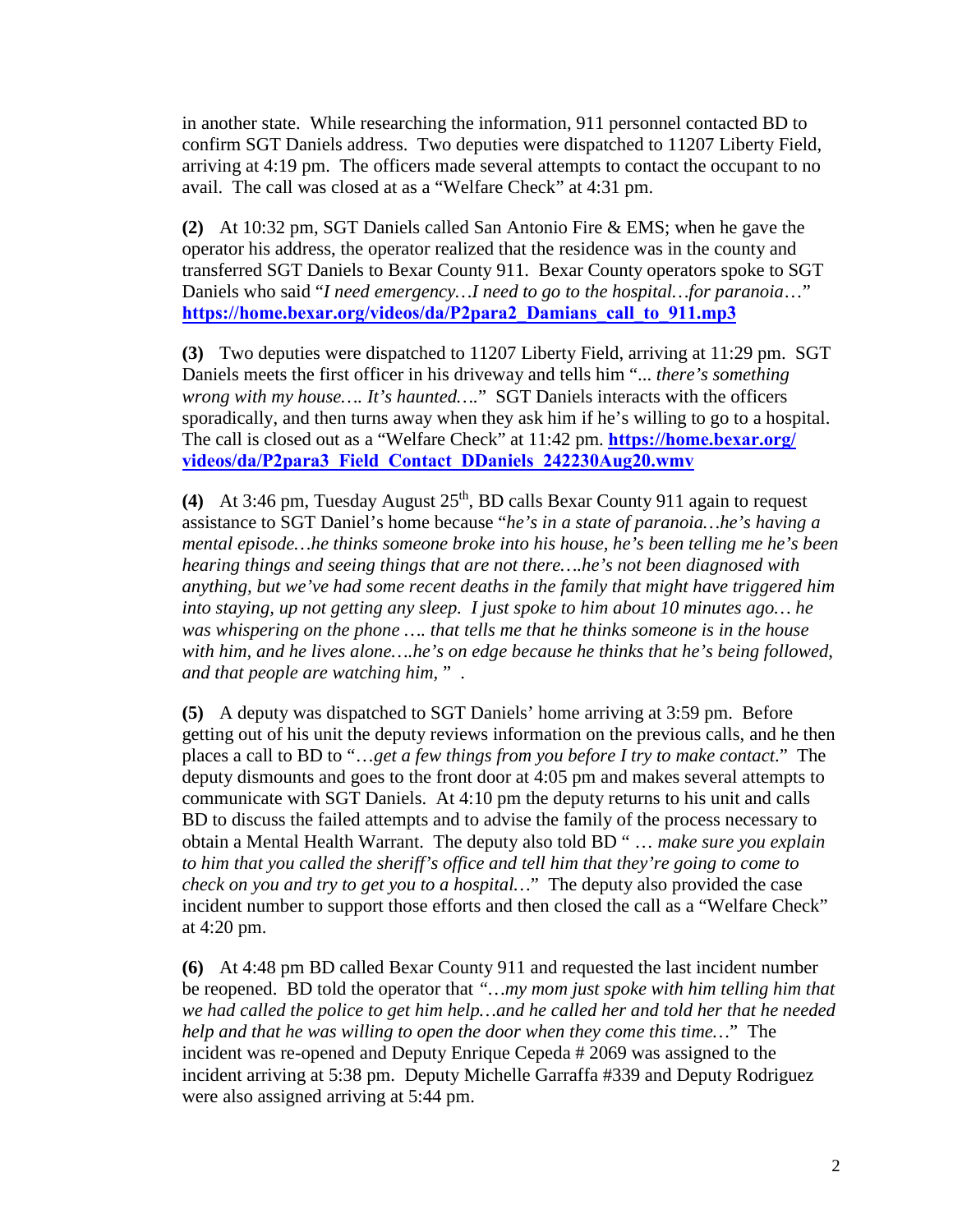## **b. Interaction with SGT Daniels August 25; 5:48 pm thru 6:24 pm**.

**(1)** When Deputy Cepeda arrived, he approached the house and knocked on the door several times and received no response. He contacted dispatch and requested they contact BD. At 5:44 he returned to the front door, knocked again and SGT Daniels opened it. Cepeda tried to engage SGT Daniels telling him that "*your family is very concerned about you*", but Daniels still doesn't respond. Cepeda backs away from the door onto the lawn and continues to try to engage with SGT Daniels; he also notices that Daniels has a noticeable bulge<sup>[1](#page-2-0)</sup> at his right hip. When Rodriguez and Garraffa arrive, Cepeda briefs them on his observations, while SGT Daniels retreats back inside the house and closes the door. Deputy Rodriguez walks around the side of the house to try and get a visual of SGT Daniels.

**(2)** Deputy Cepeda continues knocking on the door and SGT Daniels finally comes out of the house and stands erect with his back against the garage wall facing Cepeda who is standing on the downhill slope of the front lawn on the west side of onto the front porch; there is a noticeable bulge under his shirt at his right front hip. Both Cepeda and Garraffa attempt to talk to SGT Daniels, and get him to engage with them, but he remains mute. Deputy Rodriguez comes back to the front yard at 5:54 pm and joins the efforts to engage SGT Daniels asking *"…do you know BD? ... he's the one that called us*." Rodriguez falls back to a patrol unit and places a call to BD to gain any insight that would help in communicating with SGT Daniels. **[https://home.bexar.org/videos/](https://home.bexar.org/videos/da/P3para2_Rodriguez_Call_to_BD_25Oct20.wmv) [da/P3para2\\_Rodriguez\\_Call\\_to\\_BD\\_25Oct20.wmv](https://home.bexar.org/videos/da/P3para2_Rodriguez_Call_to_BD_25Oct20.wmv)** 



**(3)** Rodriguez returns to the front of the porch and tries again to engage SGT Daniels using information gained from BD in the just completed call. SGT Daniels remains non-responsive despite the mention of his brothers' name and other family members. At 6:09 pm Rodriguez looks at Cepeda – holds the gaze - and says "*he does have weapons...*" Rodriguez then nod's his head to the right and gestures with his left hand for Garraffa to reposition and provide cover from the sidewalk to Rodriguez' right rear area. Rodriguez then closes the distance with SGT Daniels and re-positions to the front of the covered porch and continues to try and engage with SGT Daniels.

**https://home.bexar.org/videos/da** 

**[P3para3\\_Cepedas\\_BWC\\_Rodrigez\\_after\\_BD\\_Call\\_Close\\_Signal.wmv](https://home.bexar.org/videos/da/P3para3_Cepedas_BWC_Rodrigez_after_BD_Call_Close_Signal.wmv)** 

<span id="page-2-0"></span><sup>&</sup>lt;sup>1</sup> Ultimately a black Glock 22 .40 Caliber Handgun, SN# AARN445 with a magazine inserted in the butt of the gun, taken into evidence by Deputy Schroeder. Potential blood was observed on the slide of the gun; the 15 round magazine contained 9 live rounds. When unloaded at the scene 1 live round (Hornady .40 MM S&W) was found in the chamber.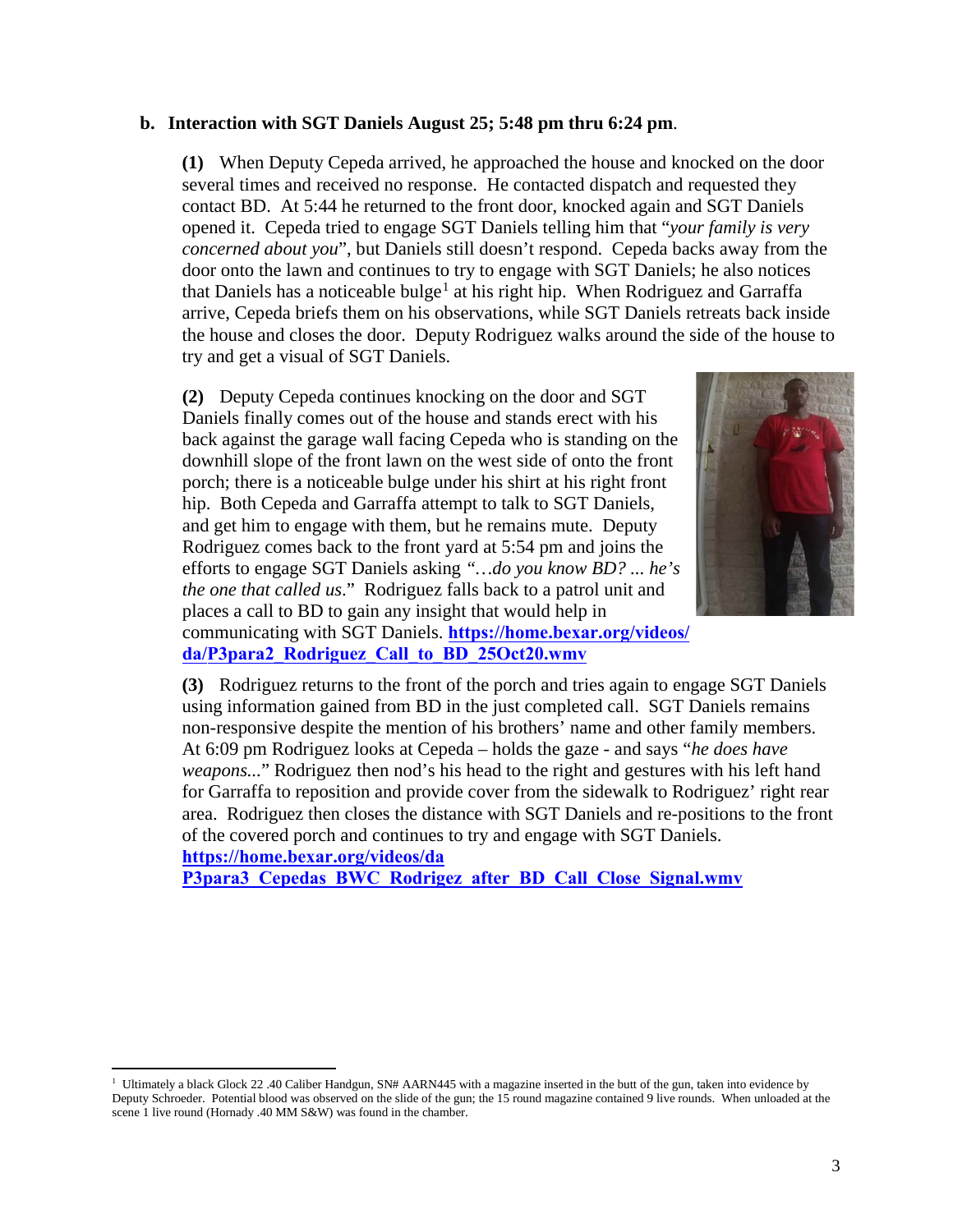**(4)** At 6:16 pm, Rodriguez asks "*…have you had anything to eat today? .... brother-man …. have you had anything to eat*? SGT Daniels turns his head to the left to look at Rodriguez; when he does that Deputy Cepeda moves quickly towards SGT Daniels placing his right hand on top of the bulge in Daniels's waist band, and his left hand on Daniels' right wrist which is moving towards the bulge at the right hip. When Cepeda moves, Deputy Rodriguez closes in on Daniels



and withdraws his Taser for non-lethal cover, but Daniels grabs the barrel of the Taser with his left hand. Rodriguez breaks contact with Daniels to regain control of his Taser; he also directs Garraffa to fire her Taser at Daniels to try and incapacitate him, and Daniels does release the Rodriguez' Taser. At the same time Cepeda maintains pressure on the gun with his right hand, and with his left hand tries to lift the shirt to get to Daniels' gun. SGT Daniels responds to this by using his left hand to rebuff Cepeda's effort. Rodriguez uses his right hand to secure Daniels left arm, and then uses his left hand to sweep Daniels' right leg to force him to the ground and gain leverage. While on the ground, Deputies Rodriguez and Garraffa both use their Tasers to "drive-stun" Daniels, while Rodriguez (his left hand) and Cepeda (his right hand) continue to struggle with Daniels for control of the gun under his shirt. SGT Daniels is eventually able to get his right hand free from the grip of Deputy Rodriguez' left hand and it rests at his right front hip. As the struggle continues, the gun is dislodged from its holster - SGT Daniels holds onto the handle, while Deputy Rodriguez' left hand holds onto the slide – and the gun begins to move up SGT Daniels body, first to his midsection, then too his right chest area, then his right shoulder, across his face to the left side of his head, then above his left ear. As this movement occurs, both Deputies Rodriguez and Cepeda repeatedly tell SGT Daniels to "let go of the gun!" Ultimately Deputy Rodriguez draws his service weapon and fires two rounds into SGT Daniels torso at 6:18:40 pm. Deputy Rodriguez notified at 6:20 pm, and requested EMT's 6:21 pm while Garraffa retrieves the medical kit from the unit, and Deputy Rodriguez begins CPR. See: **[https://home.bexar.org/videos/da/](https://home.bexar.org/videos/da/P4para4_Cepeda_BWC_Att_to_Disarm.wmv)**

**[P4para4\\_Cepeda\\_BWC\\_Att\\_to\\_Disarm.wmv](https://home.bexar.org/videos/da/P4para4_Cepeda_BWC_Att_to_Disarm.wmv)** and **[https://home.bexar.org/videos/](https://home.bexar.org/videos/da/P4para4_Rodriguez_BWC_Att_to_Disarm.wmv) [da/P4para4\\_Rodriguez\\_BWC\\_Att\\_to\\_Disarm.wmv](https://home.bexar.org/videos/da/P4para4_Rodriguez_BWC_Att_to_Disarm.wmv)** 

**(5)** Bexar County District 7 Fire Rescue (D7FR) Unit 115 arrives on scene at 6:28 pm, to provide emergency medical treatment. To support those efforts SGT Daniels was moved from the porch to the walkway for continued medical treatment. Ultimately medical personnel pronounced SGT Daniels deceased at 7:00 pm. The Bexar County Medical Examiner's Office performed an autopsy at 8:00 am on August 26. The findings [of](#page-3-0) that examination were that SGT Daniels suffered two closely spaced gunshot wounds to the chest and died as a result. The manner of death was deemed homicide.<sup>2</sup>

<span id="page-3-0"></span><sup>&</sup>lt;sup>2</sup> Bexar County Medical Examiners Autopsy Report, CIL 2020-2204, dated August 26, 2020; homicide is defined in Black's Law Dictionary as "the killing of one person by another".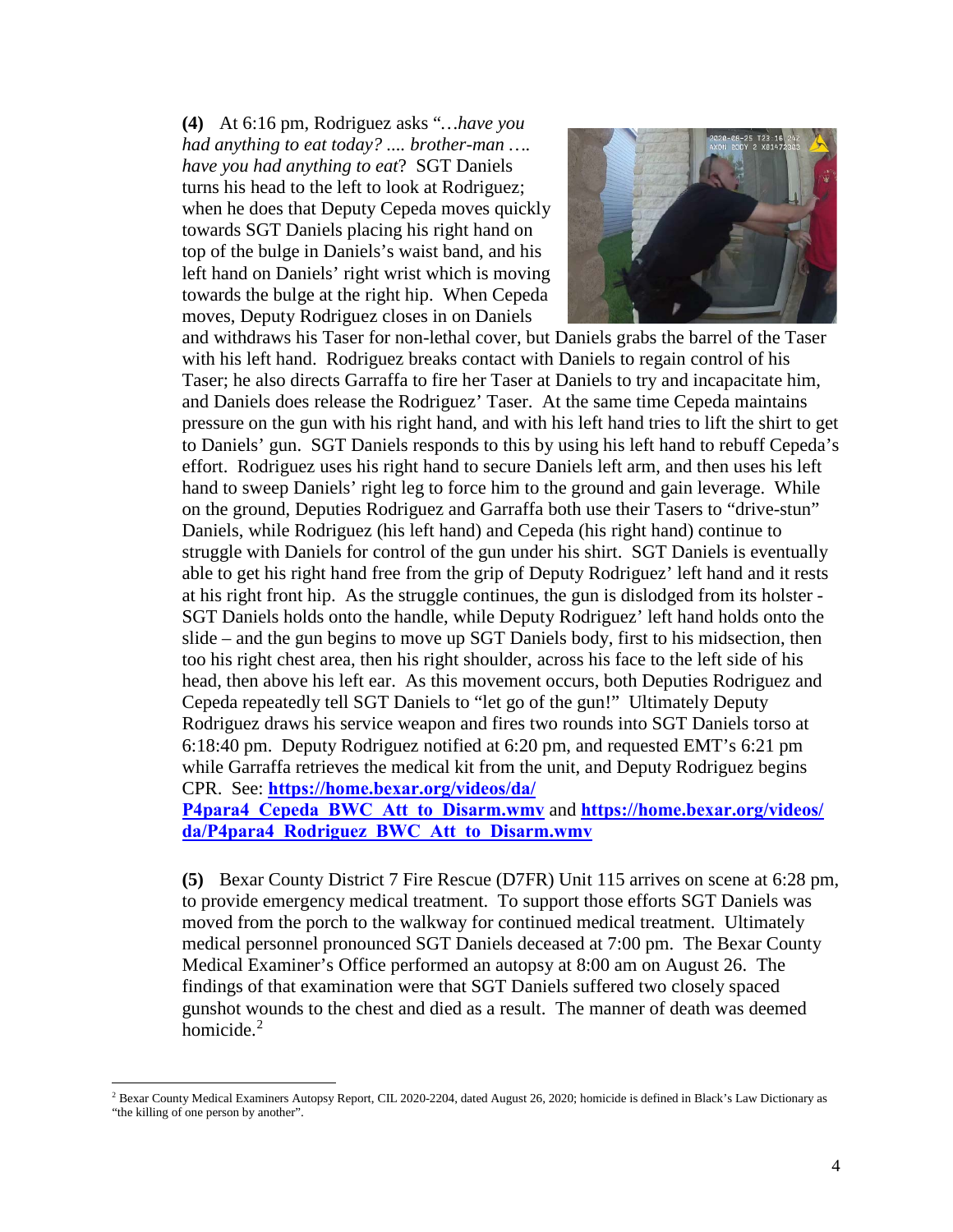**c. BCSO Investigation.** Investigator H. Pons was assigned as the lead investigator. Three deputies were assigned to conduct interviews of the private residences surrounding 11207 Liberty Field.

**(1)** Witness "VC" told investigators that *"…I heard screaming at approximately 6:00 pm. I looked out my window and saw a deputy pointing a Taser at my neighbor…. I walked away from the window and heard two gunshots.*" Neighbor "AA" told investigators that " *I heard what seemed to be a gunshot coming from the backside of my house around 11:30 pm yesterday (August 24th) … I didn't see anything when I looked out the back window … I woke up about 4:20 am this morning (August 25th ) by what sounded like a single gunshot … I looked outside but didn't see anything … I heard another single gunshot about 4:50 am and again at 5:20 am … at 6:17 pm today I heard two gunshots back-to-back, I looked out the window and saw deputies outside. I left the house and went to the corner of Liberty Field and Barhill Post to tell the police what I heard*." Neighbor "BC" told investigators that he was awoken by two gunshots. Neighbor "RS" live with "KM". RS told investigators that around 5:50 pm he "*saw a male officer in his neighbor's backyard looking around. I did hear a single gunshot last night about 10:30 pm*." KM told investigators that "*I heard a single gunshot at 10:50 pm last night (August 24th) … I heard another single gunshot this morning between 1:30 am and 2:00 am followed by some noise between my house and my neighbor's house*."[3](#page-4-0)

**(2)** Inspection of 11207 Liberty Field revealed a black leather holster for a handgun in the grass adjacent to where medical personnel had administered treatment for SGT Daniels. Near the holster was a key fob and a piece of paper with the phrase "*God, We Need You*" written on it. Items found and collected from the covered front porch area were a Taser cartridge, a Samsung cell phone, the black Glock model 22 handgun, a black switch blade, a black wallet, a black iPhone, two live rounds, a magazine with live rounds, a second key fob with keys attached and a Taser without cartridge loaded. At 11:00 pm a search warrant<sup>[4](#page-4-1)</sup> was executed for the search of the residence at 11207 Liberty Field. Inspection revealed a bullet defect in a hallway wall, the hallway floor, and a hallway storage closet where the AC unit is located. CSU Garza was able to retrieve a bullet projectile from the closet door as well as a .40 SW Hornady bullet casing from the hallway. A box of ammunition was located in the master bedroom closet and a (.40 caliber) high-capacity magazine located in the hallway closet. [5](#page-4-2) Each of these items was seized and stored in the BCSO Property Room.

**(3)** Deputies Rodriguez, Cepeda and Garraffa were relocated to Bexar County CID for photographs, examined for gunshot residue and their weapons were inventoried. When Deputy Rodriguez was photographed, he told investigators that he had washed blood off of his hands before leaving 11207 Liberty Field. Rodriguez also had apparent blood on his uniform outer vest and duty belt. On inspection of his service weapon – a Glock 22 .40 Caliber handgun SN# WXW418 displayed apparent blood on the gun barrel, slide and trigger guard area. The magazine loaded in the weapon contained 13 WIN 30

 $3$  Inv Pons' Supplemental Investigation Report pp's  $33 - 34$  of 59.

<span id="page-4-1"></span><span id="page-4-0"></span><sup>&</sup>lt;sup>4</sup> CM075705 Search Warrant and supporting affidavit, issued 10:54 pm, August 25<sup>th</sup>, 2020.

<span id="page-4-2"></span> $5$  Inv Pons' Supplemental Investigation Report pp's 37 – 38 of 59.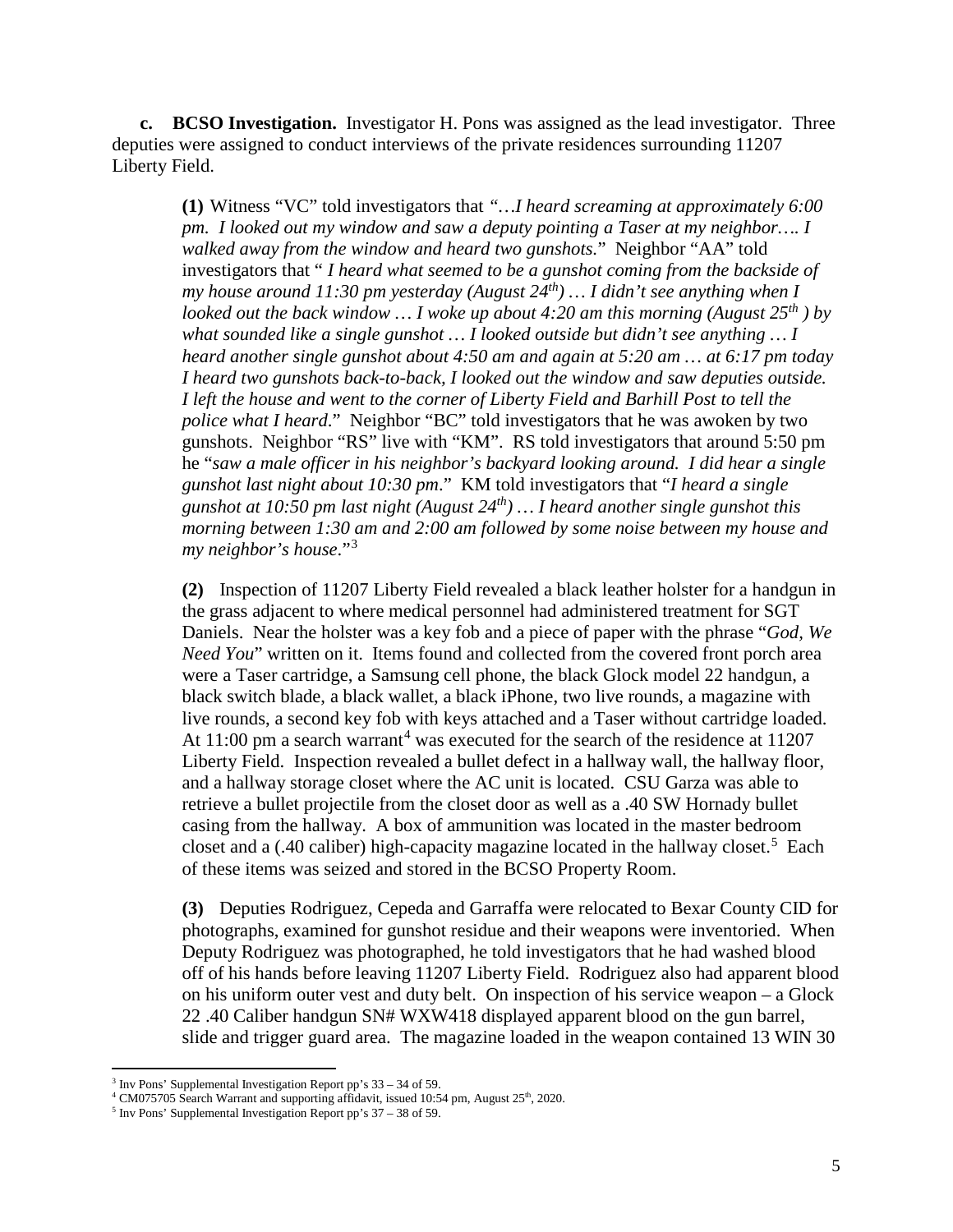S&W rounds with 1 WIN 30 S&W round in the chamber. Rodriguez also had 3 additional magazines on his duty belt, each loaded with 15 rounds for a total of 59 rounds inventoried.<sup>[6](#page-5-0)</sup> Initial inspection of the area did not reveal the shell casings for the two rounds fired on August 25. After viewing BWC video, Pons revised his estimate of where Rodriguez' shell casings would land. On August 26, a subsequent inspection – with use of a metal detector - of the grassy area adjacent to the covered front porch area recovered 2 .40 caliber shell casings.<sup>[7](#page-5-1)</sup>

**(4)** The investigation revealed that SGT Daniels was a decorated combat veteran, who served 2 campaigns in Afghanistan. His Certificate of Discharge reflects that he also received instruction in close quarters combative training<sup>[8](#page-5-2)</sup>. His records also indicate that he was 100% disabled with multiple service-connected disabilities. The investigation was completed, and the case file submitted to the District Attorney's Office on May 3, 2021.

**(5)** The investigative file was also provided to the BCSO Internal Affairs Division for Administrative Review on May 5, 2021. After review of the above file the review board brought no allegations of misconduct against any officer involved in the incident; the findings were submitted to the Sherriff's Command Group for review on June 28, 2021.

## **3. District Attorney Actions.**

 After review of the file, SGT Daniels' were received by the District Attorney and the Civil Rights Division on June 9, 2021 and given the opportunity to view all video of BCSO interactions with SGT Daniels.

# **4. Applicable Law**.

#### **a. Texas Penal Code.**

**(1) Chapter 9 Justification Excluding Criminal Responsibility** chapter 9 of the code and all of its subchapters and sections provide the statutory basis to examine and assess an actor's use of force and deadly force to determine whether criminal charges – for any use of force – are viable. § 9.02 **Justification as a Defense** specifically states "**It is a defense to prosecution that the conduct in question is justified under this chapter**."

**(2) § 9.22 Necessity**; conduct is **justified** if the actor reasonably believes the conduct is immediately necessary to avoid imminent harm.

**(3) § 9.31 Self-Defense** a person is justified in using force against another when and the degree the actor reasonably believes the force is immediately necessary to protect the actor against the other's use or attempted use of unlawful force.

 $6$  Inv Pons' Supplemental Investigation Report pp's  $38 - 39$  of 59

<span id="page-5-1"></span><span id="page-5-0"></span><sup>7</sup> Inv Pons' Supplemental Investigation Report pp's 50 of 59

<span id="page-5-2"></span><sup>&</sup>lt;sup>8</sup> Se[e Fort Benning | Modern Army Combatives;](https://www.benning.army.mil/Armor/316thCav/Combatives/) available at: http://www.benning.army.mil/Armor/316thCav/Combatives/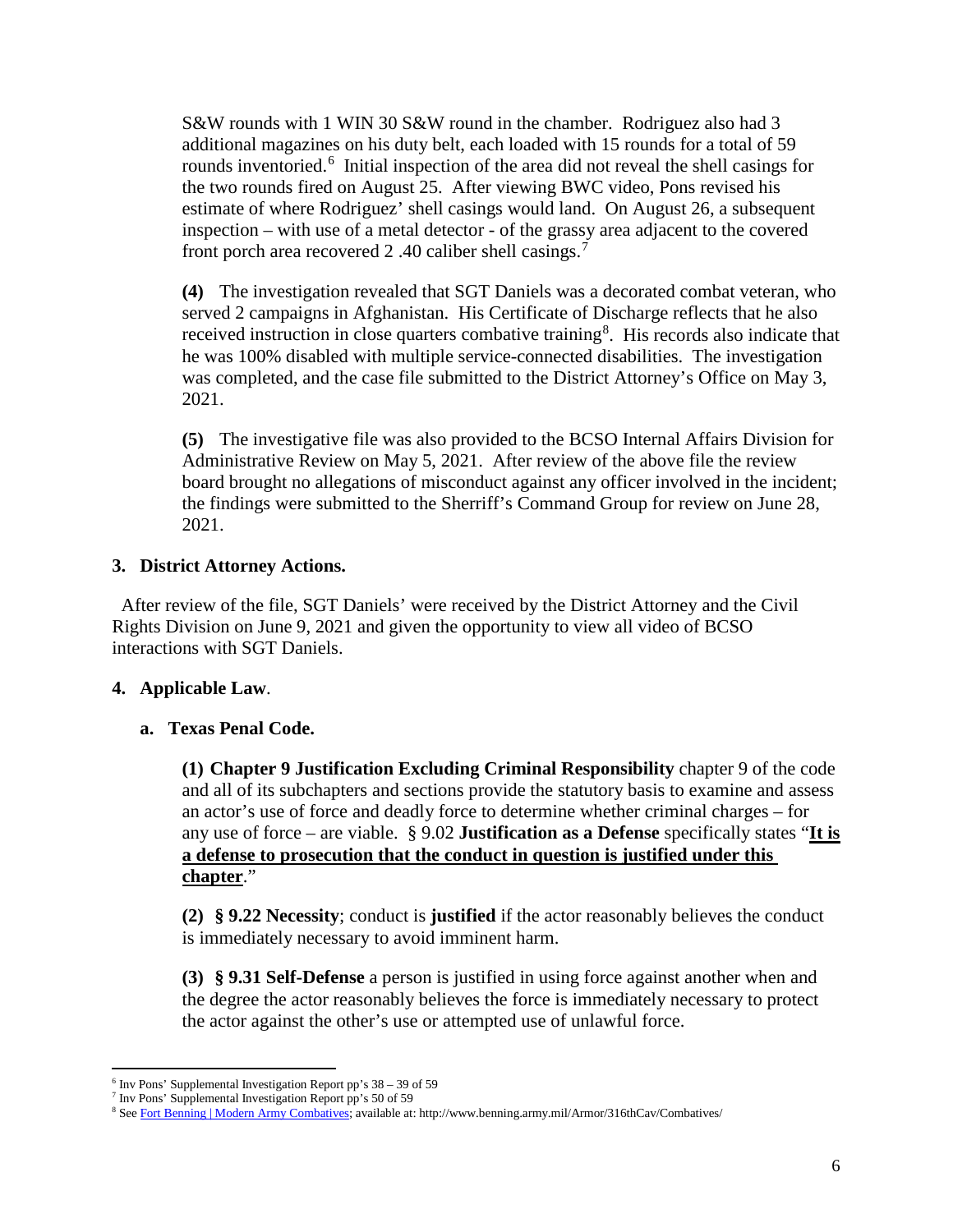**(4) § 9.32 (a) (2) Deadly Force in Defense of Person** the use of deadly force is justified where the actor(s) reasonably believe that deadly force is immediately necessary to protect the actor(s) against another person's use or attempted use of unlawful deadly force.

**(5) § 9.33 Defense of Third Person** the use of deadly force against another to protect a third person if:

(A)…under the circumstances as the actor **reasonably believes them to be**, the actor would be justified under §§'s 9.31 and 9.32 in using deadly force to protect themselves against the unlawful deadly force he reasonably believes to be threatening the third person he seeks to protect; and

(B) The actor reasonably believes that his intervention is immediately necessary to protect the third person.

**(6) § 19.02 (b) Murder**. A person commits murder if he intentionally or knowingly causes the death of an individual or with the intent to cause serious bodily injury, commits an act clearly dangerous to human life that causes the death of an individual.

**(7)** In addition to the statutory law above, Texas case law has expanded the body of legal justifications to address situations where an actor's reasonable belief is proven factually wrong<sup>[9](#page-6-0)</sup> referred to as the doctrine of "**Apparent Danger**". The Texas Pattern Jury Charge for Apparent Danger instructs jurors.

**(A)** When a person is attacked with unlawful deadly force, **or he reasonably believes he is under attack or attempted attack** with unlawful deadly force…

**(B)** …and there is created in the mind of such person **a reasonable expectation or fear** of death or serious bodily injury, then the law excuses or justifies such person in resorting to deadly force by any means at his command to the degree that he reasonably believes immediately necessary, **viewed from his standpoint at the time** to protect himself from such attack or attempted attack…

**(C)**…it is not necessary that there be an actual attack or attempted attack, as **a person has a right to defend his life from apparent danger as fully and to the same extent as he would, had the danger been real**, provided he acted upon a reasonable apprehension of danger…

**(D)**…as it appeared to him from his standpoint at the time, and that he reasonably believed such deadly force was immediately necessary to protect himself against the other person's use or attempted use of unlawful deadly force.

**(E)** …if you (the jury) have a reasonable doubt as to whether or not the defendant was acting in self-defense on said occasion and under the circumstances, **then** 

<span id="page-6-0"></span><sup>&</sup>lt;sup>9</sup> See Valentine v. State, 587 S.W. 2<sup>nd</sup> 399, Tex. Court Crim. App, Sep 19, 1979.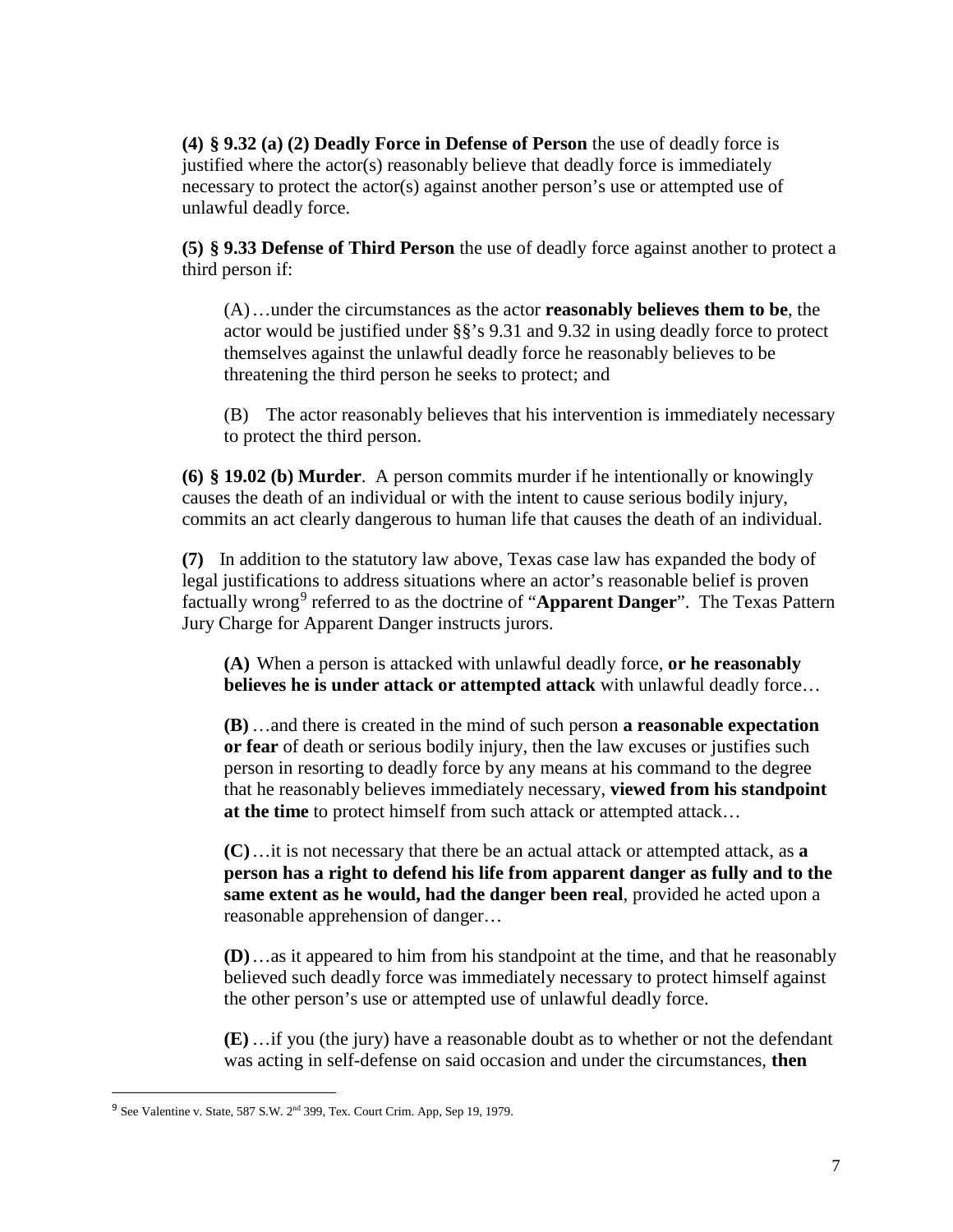**you should give the defendant the benefit of that doubt and say by your verdict "not guilty"**.

**b. Health and Safety Code.**

**(1) Chapter 573. Emergency Detention.** Subchapter A of this code establishes state law, authority and the governing criteria for the apprehension and seizure of any person by a peace officer for an emergency detention.

## **(2) § 573.001. APPREHENSION BY PEACE OFFICER WITHOUT**

**WARRANT**. (a) A peace officer, without a warrant, may take a person into custody, regardless of the age of the person, if the officer:

(1) has reason to believe and does believe that:

(A) the person is a person with mental illness; and

(B) because of that mental illness there is a substantial risk of serious harm to the person or to others unless the person is immediately restrained; and

(2) believes that there is not sufficient time to obtain a warrant before taking the person into custody.

(b) A substantial risk of serious harm to the person or others under Subsection  $(a)(1)(B)$  may be demonstrated by:

(1) the person's behavior; or

(2) evidence of severe emotional distress and deterioration in the person's mental condition to the extent that the person cannot remain at liberty.

(c) The peace officer may form the belief that the person meets the criteria for apprehension:

(1) from a representation of a credible person; or

(2) on the basis of the conduct of the apprehended person or the circumstances under which the apprehended person is found.

(h) A peace officer who takes a person into custody under Subsection (a) may immediately seize any firearm found in possession of the person. After seizing a firearm under this subsection, the peace officer shall comply with the requirements of § 18.91, Code of Criminal Procedure.<sup>[10](#page-7-0)</sup>

#### **c. Application of Law to Facts and Prior History.**

. . .

**(1)** The evidence in this case clearly establishes that BCSO deputies were requested to appear at 11207 Liberty Field two times on August 24, 2020, to provide aid to SGT Daniels whom family members reported "*was experiencing a mental health emergency* 

<span id="page-7-0"></span> $10\frac{10}{3}18.191$  Tex. Code. Crim. Ann. Specifies that a law enforcement officer who seizes a firearm under the provisions of § 573.001 Health and Safety Code and not in connection with an offense under Chapter 46 Tex. Pen. Code. Ann shall immediately provide that person a written copy of the receipt for the firearm and a written notice of the procedure for the return of a firearm under this section.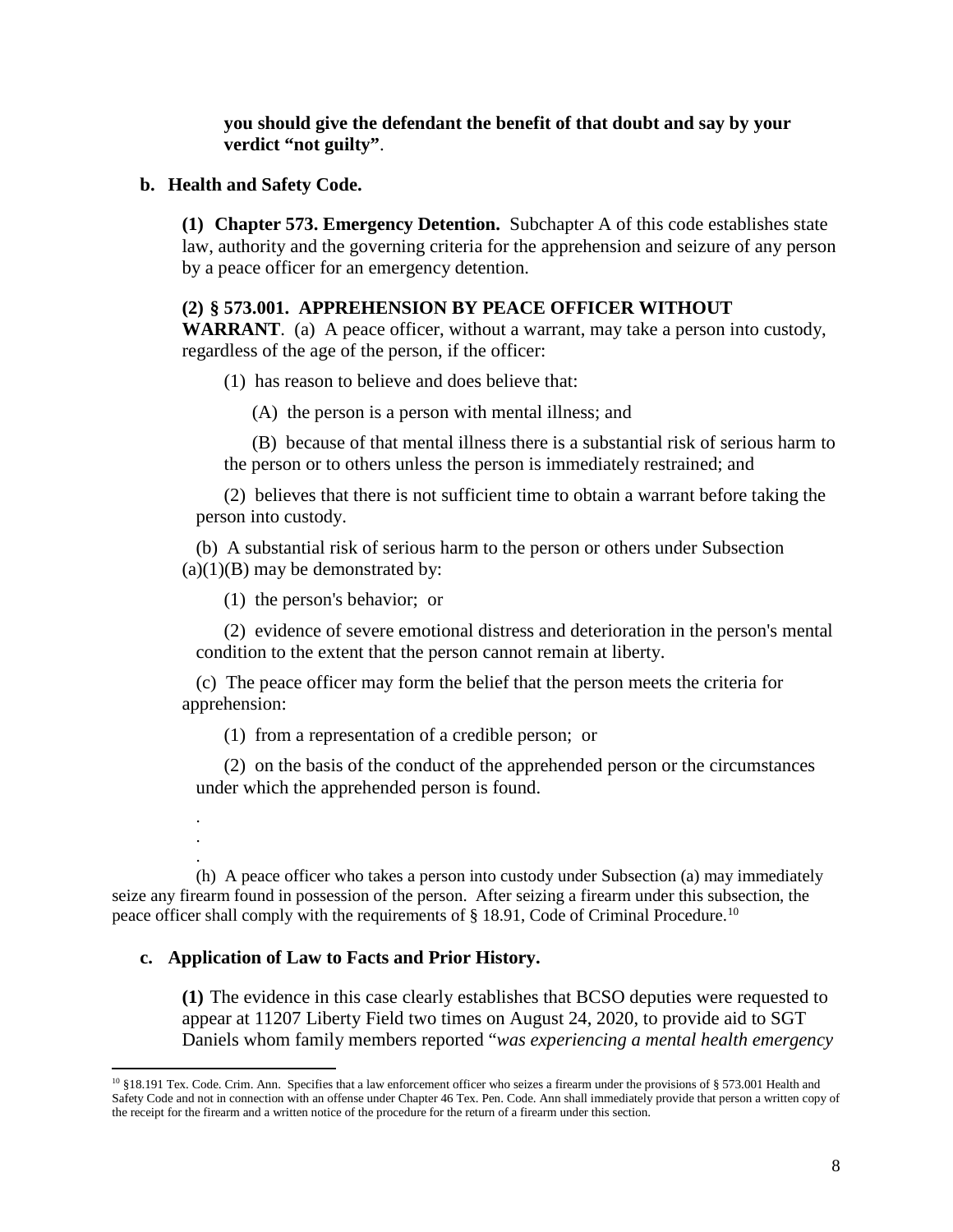*and expressing suicidal ideations*." Deputy's attempts to interview SGT Daniels were either rebuffed when no one answered the door, or they did not have the authority to forcibly enter the residence. When SGT Daniels himself called, he was able to interact with the officers such that they did not have "reason to believe that he was suffering from a mental illness and as a result of that illness there existed a substantial risk of serious harm to himself or others …" This same pattern repeated itself on August 25, 2020, but on the second attempt at 5:48 pm, deputies were able to observe SGT Daniels first-hand and observed him to be mute, either unable or unwilling to interact with them, nor did it appear that he was able to understand what they were trying to communicate with them. Deputies buttressed their own observations by communicating with the party that initiated the call for assistance. Thus at 6:09 pm the deputies developed reason to believe that SGT Daniels was a person with a mental illness, and under the totality of the interactions over the previous twenty-four hours, he posed a substantial risk of harm to himself or others in the residential neighborhood. Thus, deputies were authorized to perform an emergency detention.

**(2)** Deputies were also aware that SGT Daniels was a military veteran, and could clearly see that he possessed a firearm, which they were authorized to remove to perform the emergency detention. Deputies attempted to remove the weapon thru a series of steps intended to deny SGT Daniels control of the firearm. First Deputy Cepeda places his right hand over the top of the firearm to keep it in the holster underneath his shirt and used his left hand to control SGT Daniels right hand. Deputy Rodriguez also moved to close the distance with SGT Daniels, and drew his Taser from his left holster to provide non-lethal cover to Cepeda – but Daniels grabbed the barrel

of the Taser and negated Rodriguez' effort. Rodriguez directed Garraffa to engage her Taser, but it also failed to neutralize SGT Daniels resistance to the deputy's attempts to control and take his gun as evidenced at 6:16:58 pm where video clearly shows SGT Daniels use his left hand to deny Cepeda's attempt to lift his shirt and get to the gun.



**(3)** .As the struggle for the firearm extended, Rodriguez swept Daniels' left leg to force



him to the ground. SGT Daniels is able to position his right underneath the hands of both Cepeda and Rodriguez, and at the area of his right hip where the gun was initially holstered. Both Cepeda and Rodriguez repeatedly say "let go!, let go!" At 6:17:38, the gun starts to move from Daniels' waistband up his torso, to his chest and head. During this